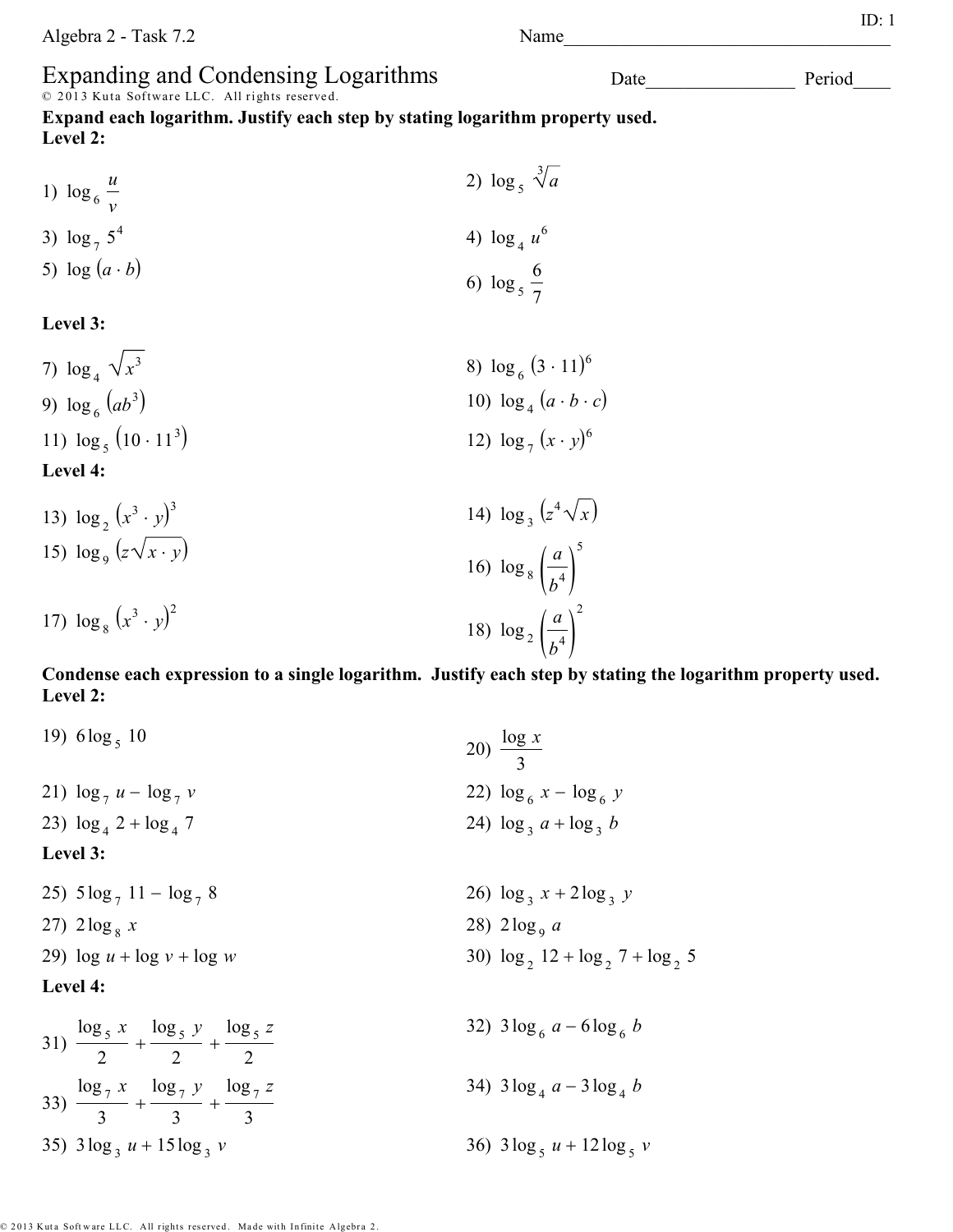#### Expanding and Condensing Logarithms

© 2013 Kuta Software LLC. All rights reserved.

**Expand each logarithm. Justify each step by stating logarithm property used. Level 2:**

1)  $\log_6$ *u*  $\frac{u}{v}$   $\log_6 u - \log_6 v$ 2)  $\log_5$ 3 *a*  $\log_{\frac{1}{2}}$ *a* 3 3)  $\log_7 5^4 4 \log_7$ 5 4)  $\log_4$ *u* 6  $6\log_4$ *u* 5)  $\log (a \cdot b) \log a + \log b$ 6)  $\log_5$ 6  $\log_{\frac{1}{2}}$ 

**Level 3:** 

7)  $\log_4 \sqrt{x^3}$   $\frac{3\log_4 x}{2}$ 2 9)  $\log_6 (ab^3) \log_6 a + 3 \log_6 a$ 11)  $\log_5 (10 \cdot 11^3) \log_5 10 + 3 \log_5$ **Level 4:** 

13) 
$$
\log_2 (x^3 \cdot y)^3
$$
  $9 \log_2 x + 3 \log_2 y$   
\n15)  $\log_9 (z \sqrt{x \cdot y}) \log_9 z + \frac{\log_9 x}{2} + \frac{\log_9 y}{2}$   
\n14)  $\log_3$   
\n15)  $\log_9 (z \sqrt{x \cdot y}) \log_9 z + \frac{\log_9 x}{2} + \frac{\log_9 y}{2}$ 

17)  $\log_8(x^3 \cdot y)^2$  6  $\log_8 x + 2\log_8 y$ 

2) 
$$
\log_5 \sqrt[3]{a} \frac{\log_5 a}{3}
$$
  
4)  $\log_4 u^6$   $6 \log_4 u$   
6)  $\log_5 \frac{6}{7} \log_5 6 - \log_5 7$ 

8)  $\log_6 (3 \cdot 11)^6$  6  $\log_6 3 + 6 \log_6 11$ *b* 10)  $\log_4 (a \cdot b \cdot c) \log_4 a + \log_4 b + \log_4 c$ 11 12)  $\log_7 (x \cdot y)^6$  6  $\log_7 x + 6 \log_7 y$ 

14) 
$$
\log_3 (z^4 \sqrt{x}) 4 \log_3 z + \frac{\log_3 x}{2}
$$
  
\n16)  $\log_8 \left(\frac{a}{b^4}\right)^5 5 \log_8 a - 20 \log_8 b$   
\n18)  $\log_2 \left(\frac{a}{b^4}\right)^2 2 \log_2 a - 8 \log_2 b$ 

**Condense each expression to a single logarithm. Justify each step by stating the logarithm property used. Level 2:**

19)  $6\log_5 10 \log_5 10^6$ 20)  $\frac{\log x}{3}$   $\log \sqrt[3]{x}$ 21)  $\log_7 u - \log_7 v \log_7 v$ *u v* 22)  $\log_6 x - \log_6 y \log_6 y$ *x y* 23)  $\log_4 2 + \log_4 7 \log_4 1$ 14 24)  $\log_3 a + \log_3 b \log_3 b a$ **Level 3:**  25)  $5\log_7 11 - \log_7 8 \log_7$  $11<sup>5</sup>$ 8 26)  $\log_3 x + 2\log_3 y \log_3 (xy^2)$ 27)  $2\log_8 x \log_8 x^2$ 28)  $2 \log_9 a \log_9 a^2$ 29)  $\log u + \log v + \log w \log w$  $12 + \log_2 7 + \log_2 5 \log_2 420$ **Level 4:** 31)  $\log_5 x$ 2  $+\frac{\log_5 y}{\log_5 y}$ 2  $+\frac{\log_5 z}{\log_5 z}$  $\frac{z_5}{2}$   $\log_5 \sqrt{z}$ yx 32)  $3 \log_{6} a - 6 \log_{6} b \log_{6}$ *a* 3 *b* 6 33)  $\log_7 x$ 3  $+\frac{\log_7 y}{\log_7 y}$ 3  $\frac{\log_7 z}{1 + \log_7 z}$  $rac{3}{3}$ <sup>7</sup>  $\frac{7}{3}$   $\log_7 \sqrt[3]{zyx}$ 34)  $3 \log_4 a - 3 \log_4 b \log_4$ *a* 3  $b^3$ 35)  $3\log_3 u + 15\log_3 v \log_3 (v^{15}u^3)$  $\int$  36)  $3\log_5 u + 12\log_5 v \log_5 (v^{12}u^3)$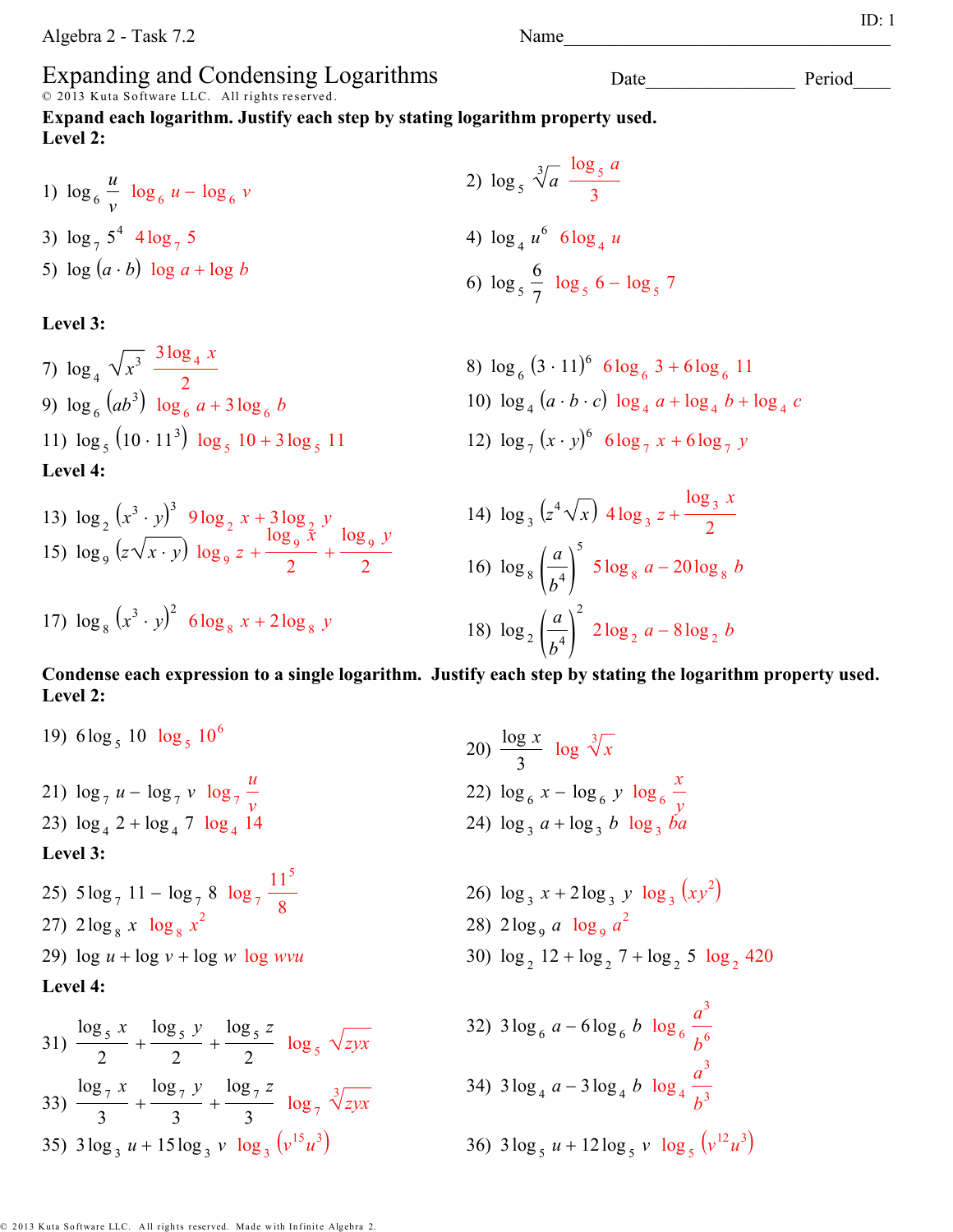## Expanding and Condensing Logarithms<br>© 2013 Kuta Software LLC. All rights reserved.

**Expand each logarithm. Justify each step by stating logarithm property used. Level 2:**

- 1)  $\log_7 \sqrt[3]{ }$ 10 2)  $\log_9 11^5$ 3)  $\log_8$ *u v* 4)  $\log_3 \sqrt[3]{x}$ 5) ln *x* 3 6)  $\log_8(x \cdot y)$ **Level 3:**  *x* 4 8 4
- 7)  $\log_3\left(\frac{\pi}{v}\right)$ *y* ) 8) log <sup>4</sup> 7 9)  $\log_4$   $\frac{1}{1}$ 7  $\overline{12}$ 5 10)  $\log_6 (a \cdot b \cdot c)$ 11)  $\log_5$ *x* 5 *y* 12)  $\log_6 \sqrt[3]{u^2}$

**Level 4:** 

13)  $\log_9\left(\frac{\pi}{1}\right)$ *x* 5 *<sup>y</sup>* ) 6 14)  $\log_8(x \cdot y \cdot z^6)$ 15) ln  $(x \cdot y \cdot z^6)$ (a)  $\log_8 (w^3 \sqrt[3]{u})$ 17)  $\log_7\left(\frac{a}{l}\right)$ *a* 5 *<sup>b</sup>* ) 4 18)  $\log_2(u^3v^4)$ 

**Condense each expression to a single logarithm. Justify each step by stating the logarithm property used. Level 2:**

19)  $\frac{\ln x}{3}$ 20)  $\log_4 x - \log_4 y$ 21) 2ln *a* 22)  $\log_5 u - \log_5 v$ 23)  $6\log_{6} 7$ 7 24)  $\log_5 x + \log_5 y$ **Level 3:**  25)  $3\log_2 x - 3\log_2 x$ *y* 26) 5 log *u* − log *v* 27)  $3\log_7 a - 3\log_7 a$ *b* 28)  $\log_7 12 - 5\log_7 5$ 29)  $5\log_9 6 - 5\log_9 6$ 11  $30) \log_8 x - 5 \log_8 y$ **Level 4:** 31) 30log *a* + 6 log *b* 32)  $\log_3 c +$  $log_3 a$ 2  $+\frac{\log_3 b}{\log_3 2b}$ 2 33)  $\log_5 z +$  $\log_5 x$ 2  $+\frac{\log_5 y}{\log_5 y}$ 2 34) 6 ln *x* − 36 ln *y*

*y* 36)  $3\log_6 u - 18\log_6 v$ 

35)  $5\log_3 x - 2\log_3 x$ 

Date Period